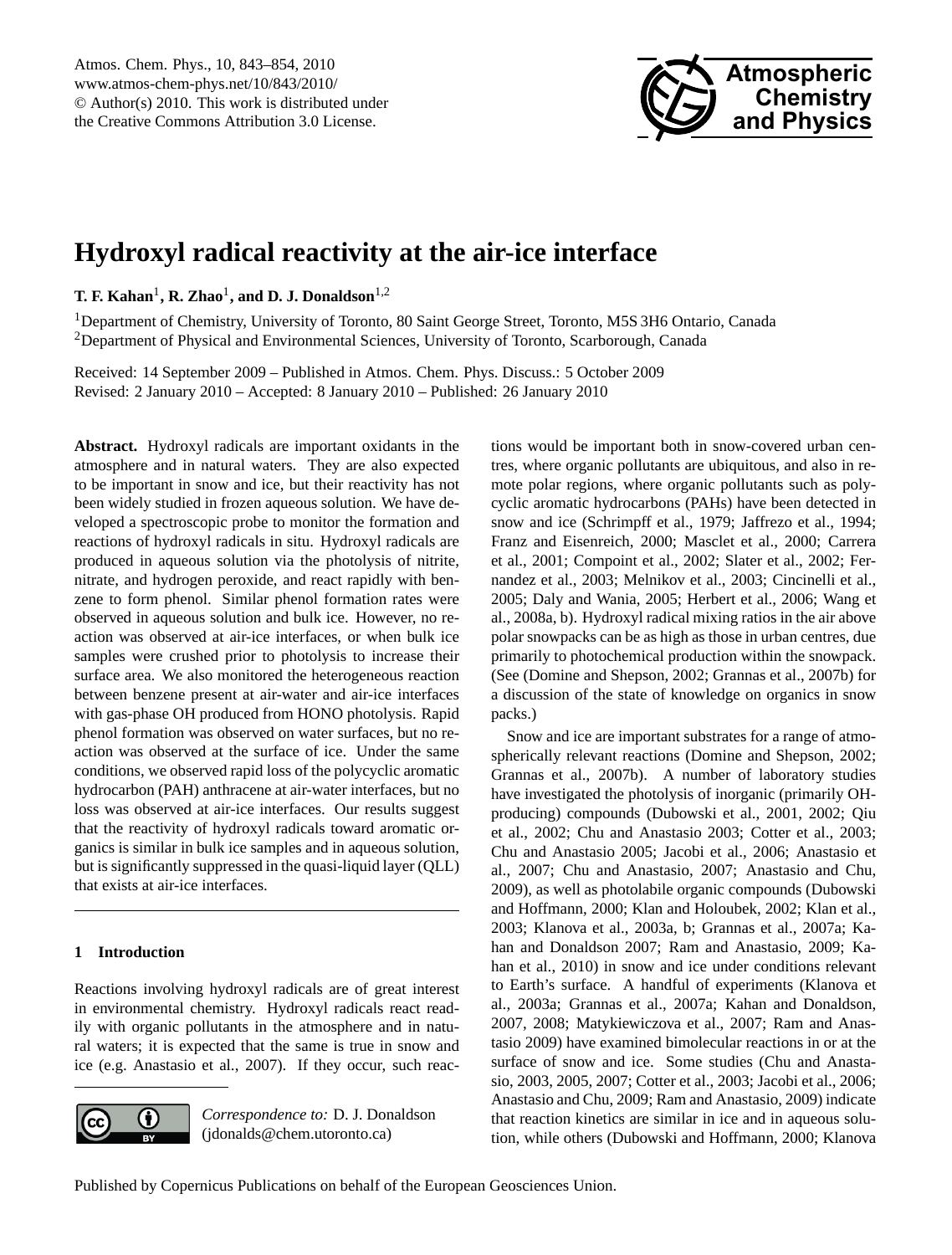et al., 2003a; Grannas et al., 2007a; Kahan and Donaldson, 2007, 2008; Kahan et al., 2010) suggest that reactivity is different in the two media. Although treating ice as a similar reaction medium to liquid water makes modelling the chemical fate of species in ice straightforward, laboratory results do not necessarily support this approach. While similar reaction rates for OH with the PAHs phenanthrene, pyrene, and fluoranthene have been reported in water and ice (Ram and Anastasio, 2009), degradation of monochlorophenols in the presence of hydroxyl radicals is reported to occur more slowly in ice compared to in aqueous solution (Klanova et al., 2003a), and anthracene was not observed to react with OH at air-ice interfaces (Kahan and Donaldson 2007).

Some of the contradictions in the above-mentioned laboratory results could be due to the heterogeneity of ice in laboratory-prepared samples and in the natural environment. Specifically, it may be that the reactivity of PAHs is different in the two parts of ice where reactions are most likely to occur: Liquid regions such as veins and pockets within bulk ice, and in the disordered region at the air-ice interface referred to as the quasi-liquid layer (QLL). (For a discussion of the physical properties of ice as they relate to snowpack photochemistry, see (Domine et al., 2008)).

The idea that the bulk and the surface of ice present two distinct reaction environments is based on the observation that the photolysis rates of anthracene and naphthalene (Kahan and Donaldson, 2007) measured in situ at air-ice interfaces were greatly enhanced compared to the rates in solution, whereas the photolysis rates of phenanthrene, pyrene, and fluoranthene (Ram and Anastasio 2009) measured by analyzing melted ice samples were not. To test this hypothesis, we measured (Kahan et al., 2010) photolysis kinetics of anthracene solutions frozen into large ice cubes, as well as the kinetics when the ice cubes were crushed to yield higher surface area-to-volume ratios under identical illumination conditions. Photolysis proceeded at a similar rate in the ice cubes as in room temperature aqueous solution, but the rate in the crushed ice was approximately four times faster. This enhanced rate matched that previously measured directly at airice interfaces using the same illumination system (Kahan and Donaldson, 2007).

The results described above confirm that photoreactivity in the QLL can be different from that in liquid regions present within bulk ice. In this work we test a hypothesis that the reactivity of OH toward organic compounds is also different in these two locations. If the production rate or reactivity of OH is suppressed at air-ice interfaces compared to in bulk ice, the discrepancy in indirect photolysis rates of PAHs measured in the QLL (Kahan and Donaldson, 2007) and in bulk ice (Ram and Anastasio 2009) could be resolved. To explore this possibility, here we irradiated aqueous benzene solutions containing the photochemical OH precursors  $NO_2^-$ ,  $NO_3^-$ , and  $H_2O_2$ , and compared phenol formation kinetics in aqueous solution, ice cubes, and crushed ice to determine the effect of the reagents' location in ice on the observed reaction kinetics. We further performed real-time measurements of the same reactions in situ in solution and in the QLL, and also monitored the heterogeneous reactions between OH(g) and benzene or anthracene at air-ice interfaces. Together, the results show that while the reactivity of hydroxyl radicals toward aromatic species is similar in bulk ice to that measured in, or at the surface of, aqueous solution, it is significantly suppressed at air-ice interfaces.

## **2 Methods**

## **2.1 Overview**

In this study, we explored the formation of OH. While benzene has been used as a trap to measure OH formation rates in natural waters (e.g. Vione et al., 2006), and in acetonitrilewater mixtures at temperatures below 0 ◦C (Galbavy et al., 2007), it has not previously been used as an in situ, real time probe. It has also, to our knowledge, never been used in frozen samples.

Several types of complementary experiments were performed:

(a) Offline measurements of phenol formed from the reaction of benzene with photoformed OH: Aqueous samples containing benzene and  $H_2O_2$  were frozen. Ice samples with varying surface area-to-volume ratios were irradiated and the phenol formation rates were contrasted with those in aqueous solution under the same conditions.

(b) Development of an in situ probe to measure OH reactivity via reaction with benzene: We developed and validated a technique to measure phenol formation rates in situ in aqueous solution and at air-ice interfaces using laser-induced fluorescence (LIF).

(c) Use of this probe to monitor OH in aqueous solution: We used the in situ technique we developed to measure phenol formation rates in aqueous solution due to the photolysis of  $H_2O_2$ ,  $NO_3^-$ , and  $NO_2^-$ . We used our results to calculate the photon flux of our lamp, which was compared to the predicted flux to further validate the in situ technique.

(d) Extension of the measurements to air-ice interfaces: We monitored phenol formation at air-ice interfaces during photolysis of hydroxyl radical precursors.

(e) In situ measurements of reactions between gas-phase OH and aromatics at liquid or solid aqueous interfaces: We formed OH in the gas phase through HONO photolysis, and monitored its reaction with benzene or anthracene present at air-water and air-ice interfaces.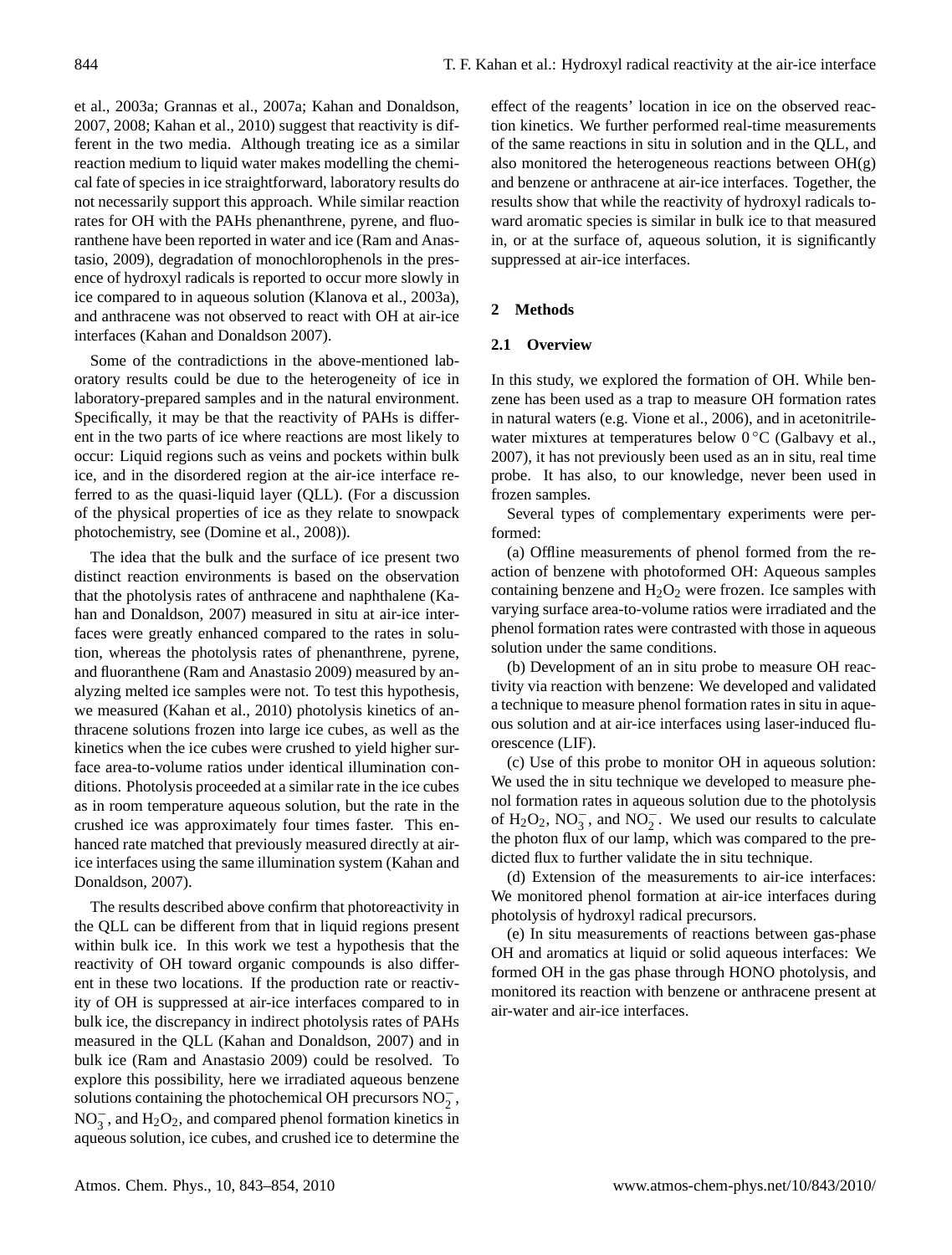| Sample Description | Spectrum Type           | Excitation Wavelength(s) (nm) | Emission Wavelength(s) (nm) |
|--------------------|-------------------------|-------------------------------|-----------------------------|
| Benzene (solution) | Excitation <sup>a</sup> | $245 - 275$                   | 318                         |
|                    | Emission <sup>a</sup>   | 261                           | 264-472                     |
| Benzene (ice)      | Excitation <sup>b</sup> | $245 - 315$                   | 318                         |
|                    | Emission <sup>b</sup>   | 261                           | 284-472                     |
| Phenol (solution)  | Excitation <sup>a</sup> | $245 - 289$                   | 318                         |
|                    | Emission <sup>a</sup>   | 271                           | 264-472                     |
| Phenol (ice)       | Excitation <sup>b</sup> | $245 - 315$                   | 318                         |
|                    | Emission <sup>b</sup>   | 261                           | 284-472                     |
|                    |                         |                               |                             |

**Table 1.** Excitation and emission wavelengths for spectra in solution and at the air-ice interface.

<sup>a</sup> Spectra were acquired using both LIF (or glancing-angle LIF) and with the commercial fluorimeter;

<sup>b</sup> Spectra were acquired only with LIF (or glancing-angle LIF)

### **2.2 Offline measurements: experiment set (a)**

#### **2.2.1 Sample preparation**

Aqueous solutions containing  $1.1 \times 10^{-3}$  mol L<sup>-1</sup> benzene and  $9.9 \times 10^{-4}$  mol L<sup>-1</sup> H<sub>2</sub>O<sub>2</sub> were prepared daily. Ice cubes were prepared (Kahan et al., 2010) by freezing 3 mL aliquots of aqueous solutions into semi-spheres with radii of ∼1.13 cm in an ice cube tray. Ice granules with radii of  $∼1.5$  mm were prepared by crushing the ice cubes. The samples were crushed on the chilled floor of the reaction chamber described below to prevent melting. Given the sample volumes and radii, we estimate that the surface area-to-volume ratio of the ice granules was approximately five times greater than that of the ice cubes. The pH of the samples was not adjusted, and so was likely ∼pH 5.5 in all cases.

#### **2.2.2 Experimental details**

Samples were irradiated by the output of a 75 W xenon arc lamp which passed through a 295 nm longpass cutoff filter. Aqueous samples were irradiated at room temperature in 10 mm pathlength quartz cuvettes. The lamp was situated approximately 50 cm from the sample, and the beam was centered on the cuvette. Solutions were irradiated for up to two hours. At known time intervals, the samples were removed from the light and excitation spectra were acquired using a commercial fluorimeter. Excitation and emission wavelengths for all spectra are detailed in Table 1.

Ice cubes and ice granules were placed on a stainless steel plate in the center of an aluminum reaction chamber with a copper floor which was maintained at approximately −16 ◦C by copper cooling tubes. The temperature inside the chamber was maintained at approximately  $-16$  °C. The lamp's output was directed by a first-surface mirror with maximum reflectance at 355 nm into the chamber through an opening in its roof so that the sample was evenly illuminated. The distance between the lamp and the sample was approximately 75 cm. Samples were irradiated for a known time period, then melted into brown glass bottles and stored in the dark until analysis. Excitation spectra were acquired in quartz cuvettes. Analysis was always performed on the same day as photolysis.

Reaction kinetics between benzene and OH were obtained by measuring the growth rate of phenol during photolysis. At longer irradiation times, phenol formed in the initial reaction can go on to react with OH. To avoid this complication, we determined phenol's initial growth rate by the slope of the linear fit to the concentration vs. time data at short irradiation times. Figure 1 shows excitation and emission spectra of benzene and phenol in aqueous solution. The emission spectra of the two species overlap almost entirely, but phenol absorbs at wavelengths above 270 nm, whereas benzene does not. To minimize interferences from benzene, we monitored the growth of phenol intensity using 271 nm as the excitation wavelength and 318 nm for emission, as indicated by the arrows in the figure. Excitation spectra were acquired at a scan rate of 100 nm min−<sup>1</sup> and with slit widths of 4.5 nm. Emission intensity was related to phenol concentration using a Beer-Lambert plot, as described in the supplementary information [http://www.atmos-chem-phys.net/10/843/2010/](http://www.atmos-chem-phys.net/10/843/2010/acp-10-843-2010-supplement.pdf) [acp-10-843-2010-supplement.pdf.](http://www.atmos-chem-phys.net/10/843/2010/acp-10-843-2010-supplement.pdf)

#### **2.3 In situ measurements: experiment sets (b)–(e)**

#### **2.3.1 Sample preparation**

For the experiments in (b), aqueous solutions containing 10−<sup>6</sup> to 10−<sup>3</sup> mol L−<sup>1</sup> benzene were prepared daily. Ice samples for the in situ QLL measurements were prepared as described previously (Kahan and Donaldson 2007). Approximately 1 mL of aqueous solution was frozen on a stainless steel plate in a Teflon chamber with a copper floor under which copper cooling tubes run. After freezing, the ice was inverted to present a flat surface to the laser. The temperature of the chamber floor was maintained at approximately −16 ◦C. To ensure that benzene was present at the air-ice interface, some ice samples were prepared by freezing pure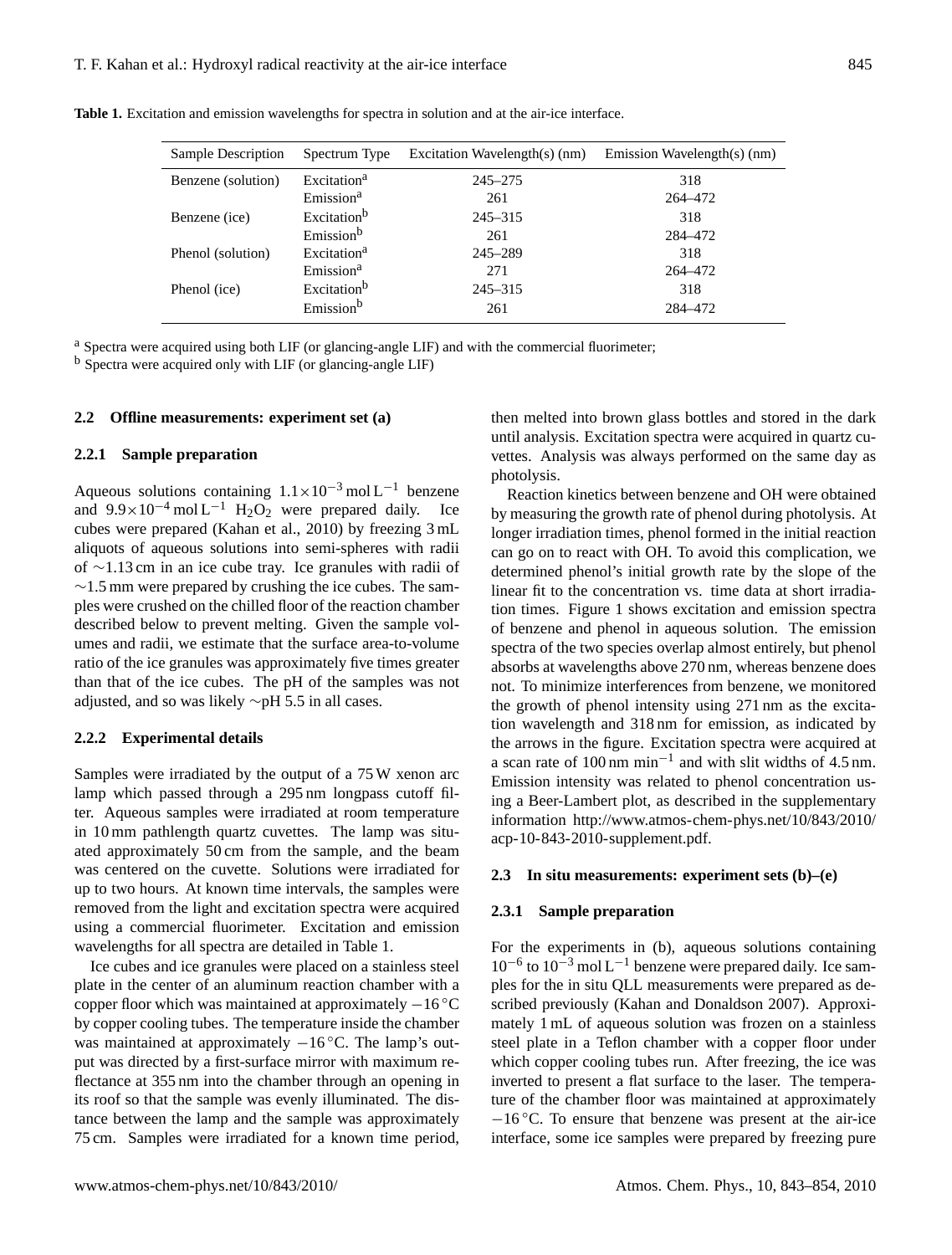

**Fig. 1. (a)** Excitation, and **(b)** emission spectra of aqueous solutions of benzene  $(2 \times 10^{-3} \text{ mol L}^{-1})$  and phenol  $(4 \times 10^{-4} \text{ mol L}^{-1})$  at room temperature measured with LIF. The arrows in (a) and (b) respectively show the excitation and emission wavelengths used to monitor kinetics.

using a Pasteur pipette, and "puffing" it onto the ice surface.<br>For some experiments molecular oxygen was removed from water and then depositing benzene to the ice surface from the gas phase by sampling the headspace above liquid benzene For some experiments, molecular oxygen was removed from the ice sample by flushing the chamber with nitrogen during sample freezing and irradiation; the nitrogen entered and exited the chamber through ports in the walls.

For (c), aqueous solutions containing  $1.2 \times 10^{-3}$  mol L<sup>-1</sup> benzene and  $10^{-5}$  to  $10^{-3}$  mol L<sup>-1</sup> NaNO<sub>2</sub>, H<sub>2</sub>O<sub>2</sub>, or HNO<sub>3</sub> as OH precursors were prepared daily. Ice samples for (d) were prepared as in (b), with benzene concentrations ranging from  $10^{-6}$  to  $10^{-3}$  mol L<sup>-1</sup>, and OH-precursor concentrations ranging from  $10^{-5}$  to  $10^{-3}$  mol L<sup>-1</sup>. The reagent concentrations were varied significantly to determine whether there was a concentration dependence to the results. For some experiments, both benzene and nitric acid were introduced to the ice surface from the gas phase. Nitric acid was introduced in a similar fashion as benzene, by sampling the headspace above a concentrated  $HNO<sub>3</sub>$  solution (Kahan and Donaldson 2007).

Aqueous solutions for (e) contained either  $1.2 \times 10^{-3}$  mol L<sup>-1</sup> benzene or  $9.0 \times 10^{-8}$  mol L<sup>-1</sup> anthracene. Ice samples containing benzene were prepared as in (b). Anthracene was deposited onto pure ice surfaces from the gas phase (Kahan and Donaldson 2007) by flowing dry N<sub>2</sub> at a flow rate of 1 L min<sup>-1</sup> through a two-necked round bottom flask containing several grams of anthracene, which was immersed in a water bath heated to ∼50 ◦C. The saturated nitrogen stream passed through ∼50 cm of PTFE tubing before entering the chamber through a port in the wall. Deposition of anthracene continued for approximately 15 min; anthracene's fluorescence intensity was monitored during deposition to ensure that its surface coverage remained in the non-saturated (i.e. submonolayer) regime (Mmereki and Donaldson, 2003; Kahan and Donaldson, 2007).

Hydroxyl radicals were produced from the photolysis of gas-phase HONO. Nitrogen gas was bubbled through a concentrated HCl solution, then passed over glass beads coated with damp  $\text{NaNO}_2$  (Febo et al., 1995; Aubin and Abbatt, 2007). The HONO thus formed was immediately introduced to the chamber through a port in the wall. The pH of the samples was not adjusted for any of the experiments, and so ranged from being quite acidic (for samples containing nitric acid) to around pH 5.5.

## **2.3.2 Experimental details**

In situ analysis was performed using LIF. The laser used for excitation was either a Nd:YAG-pumped optical parametric oscillator (OPO), which was tunable in the UV between 245 and 355 nm, or a nitrogen laser with emission at 337 nm. Both lasers were operated at 10 Hz. The OPO output pulses were ∼4 ns in duration with pulse energies of ∼1.5 mJ and the N<sub>2</sub> laser pulses were 3 ns long, with energies of 300  $\mu$ J. Emission was collected through a liquid light guide (LLG) oriented perpendicular to the laser beam and passed through a monochromator, then was detected by a photomultiplier tube and sent to a digital oscilloscope for analysis. A 100 ns slice of the fluorescence decay was captured and averaged at each wavelength.

The supplementary information [http:](http://www.atmos-chem-phys.net/10/843/2010/acp-10-843-2010-supplement.pdf) [//www.atmos-chem-phys.net/10/843/2010/](http://www.atmos-chem-phys.net/10/843/2010/acp-10-843-2010-supplement.pdf)

[acp-10-843-2010-supplement.pdf](http://www.atmos-chem-phys.net/10/843/2010/acp-10-843-2010-supplement.pdf) displays schematics which show complete details of the experimental conditions in each experiment. For aqueous samples in (b) and (c), the laser beam was oriented horizontally, and the LLG was positioned horizontally to collect emission from the side of the quartz cuvette. All ice samples, as well as aqueous samples in (e), were contained in the reaction chamber. The laser beam entered the chamber such that it impinged upon the sample surface at a very shallow angle (~3<sup>°</sup> from horizontal) (Kahan and Donaldson, 2007). The LLG was suspended ∼1 cm above the sample surface. This geometry affords us surface sensitivity (Kahan et al., 2007) and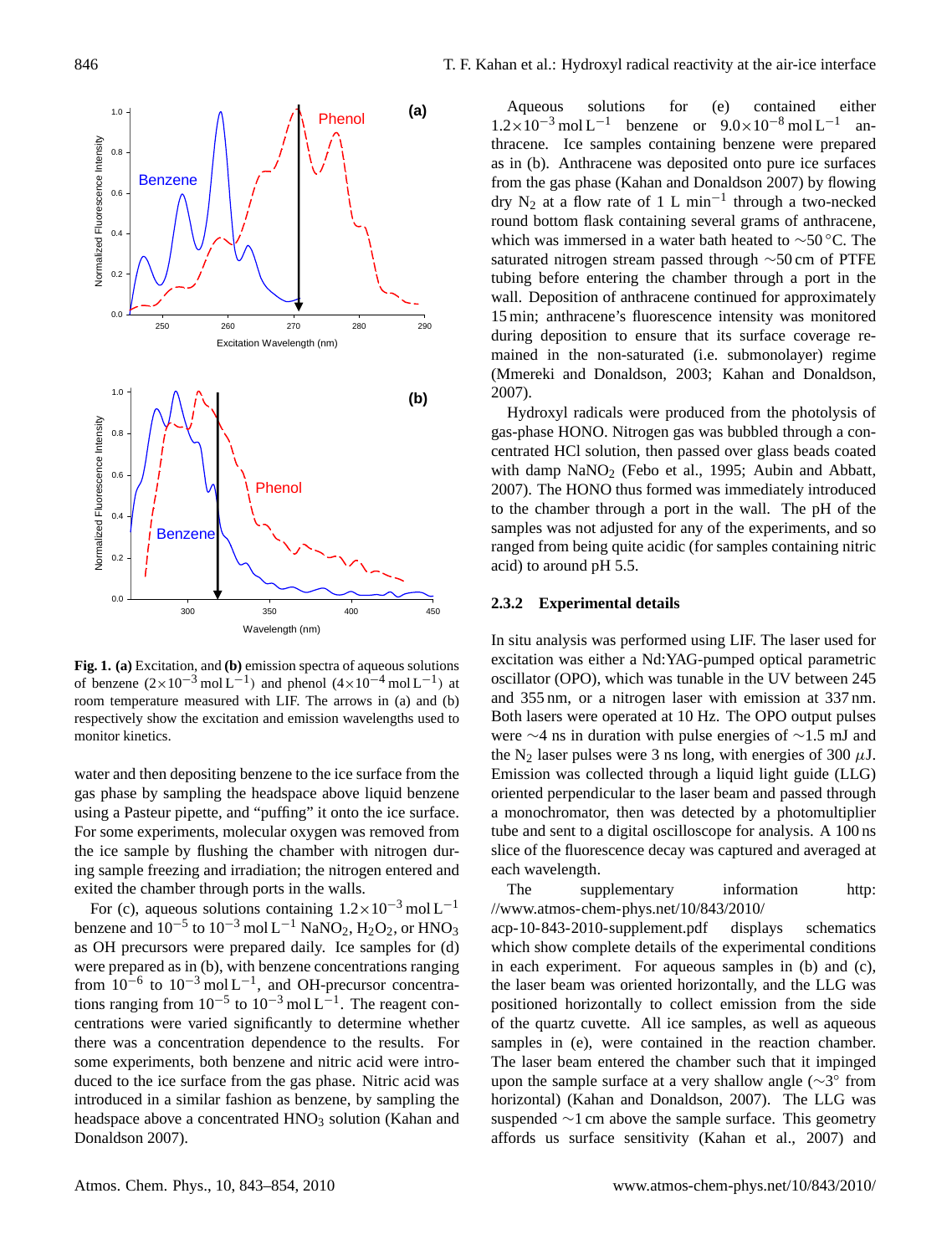has allowed us to monitor reactions at air-ice (Kahan and Donaldson, 2007, 2008; Kahan et al., 2010) and air-water (Mmereki and Donaldson, 2003; Clifford et al., 2007) interfaces.

The surface thickness of the QLL is a subject of much debate. It is likely no greater than 100 nm in thickness, although it could be as shallow as a few Angstroms. In this work, we are not concerned with its thickness, but solely with the fact that it appears to present a reaction environment that is different from bulk ice or aqueous solution. We have previously (Kahan and Donaldson, 2007) measured identical anthracene photolysis kinetics on ice surfaces whether anthracene was introduced to the ice surface from the gas phase (in which case all anthracene is expected to react at the ice surface) or whether it was frozen from solution (in which case reactions are expected to occur at the ice surface *and* in the ice bulk). The identical kinetics suggest that we do not measure significant contributions from the ice bulk using this technique.

In the current work, for some experiments we introduced one or both reagents to ice samples from the gas phase, thus ensuring that they were present – and reacted – at the surface. Ensuring that reactions are occurring at aqueous surfaces is more difficult, as diffusion into the bulk is possible. We have previously demonstrated (Mmereki and Donaldson, 2003) that anthracene partitions extensively to aqueous surfaces, and that reactions with gas-phase compounds occur at the surface, as opposed to in the bulk. Therefore, we are satisfied that anthracene reacted with OH at the water surface. We have not performed experiments to determine the extent to which benzene partitions to aqueous surfaces. Therefore, it is possible that at least some of the phenol formation we observed during the reaction with gas-phase OH occurred in the bulk. However, we do not believe this affects our conclusions, as we have confidence that the reaction with anthracene does occur primarily at the air-water interface.

Phenol concentrations in aqueous solution were monitored by exciting samples at 271 nm and monitoring emission at 318 nm, as in the offline experiments. The in situ spectra were identical to those measured offline using the fluorimeter. However, as shown in Fig. 2, the excitation and emission spectra of benzene and phenol at air-ice interfaces are quite different from those in aqueous solution, likely due to self-association of benzene and phenol at the air-ice interface (Kahan and Donaldson, 2007, 2008; Ardura et al., 2009). While the excitation spectra of benzene and phenol overlap on ice, phenol emits in the region between 300 and 320 nm and benzene does not. Therefore, for the experiments in (d) and (e), we monitored phenol formation at air-ice interfaces by exciting our ice samples at 261 nm and detecting emission at 318 nm, as indicated by the arrows in the figure. In (e), anthracene loss kinetics at air-water and air-ice interfaces were measured by exciting the samples at 337 nm and monitoring emission at 405 nm (Mmereki and Donaldson, 2003; Kahan and Donaldson, 2007).



**Fig. 2. (a)** Excitation and **(b)** emission spectra of frozen aqueous solutions of benzene  $(2 \times 10^{-3} \text{ mol} L^{-1})$  and phenol  $(4 \times 10^{-5} \text{ mol L}^{-1})$  acquired at air-ice interfaces using glancingangle LIF. The sharp peaks in the emission spectra at ∼285 nm are due to Raman scattering from the ice. The arrows in (a) and (b) respectively show the excitation and emission wavelengths used to monitor kinetics.

In (b), aqueous benzene solutions were contained in 10 mm pathlength quartz cuvettes and were irradiated at room temperature with either the 261 nm output of the OPO, the full output of a 100 W xenon arc lamp, or both. The lamp's output was directed by a first-surface mirror with maximum reflectance at 355 nm onto the sample at a downward angle such that the entire sample was irradiated uniformly. At known time intervals, the laser's output was tuned to 271 nm and phenol's emission intensity was recorded. Ice samples were contained in the reaction chamber, and were irradiated by the 261 nm output of the OPO, by the full output of the 100 W lamp, or by both. The lamp's output was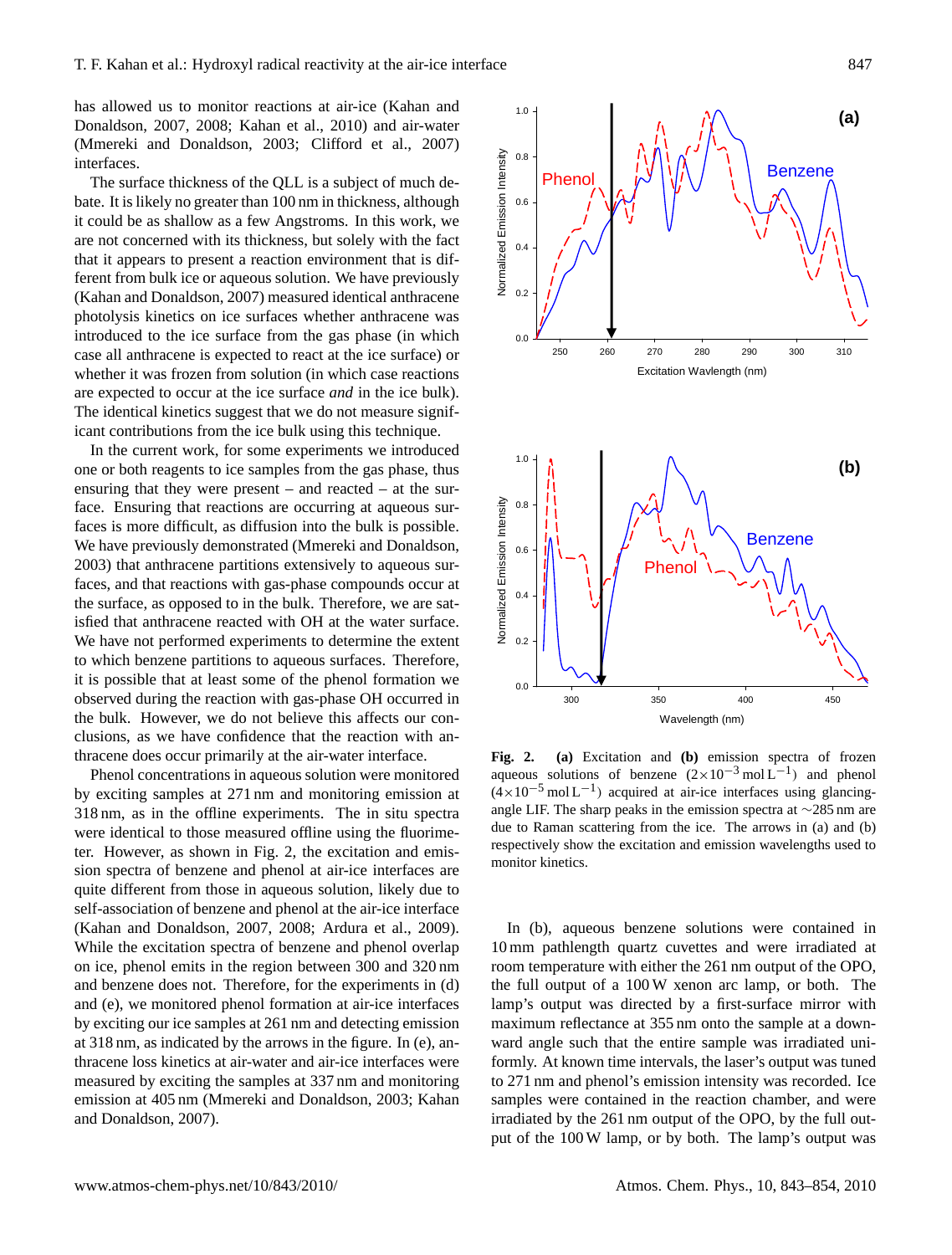directed by a first-surface mirror onto the sample through a quartz window in the chamber roof. Phenol emission intensity was recorded automatically every 20 s. The distance between the lamp and the samples was ∼90 cm for all in situ experiments.

In (c) and (d), samples were irradiated with the output of the 100 W xenon arc lamp which passed through a 295 nm longpass cutoff filter. The lamp geometries were identical to those in (b). For (c), LIF intensity was collected automatically every 20 s. For (d), the laser was blocked during photolysis by the lamp, and the lamp was blocked during data acquisition.

In (e), both aqueous and ice samples were contained in the reaction chamber. Aqueous samples were contained either in a Petri dish or a stainless steel plate with 2 mm high "walls" made of silicone vacuum grease, and ice samples were placed on a stainless steel plate which covered the chamber floor to prevent oxidation of the copper. Gas-phase HONO was introduced to the chamber and then photolyzed to form OH. This was done either by directing the wavelength-filtered output of the 100 W xenon arc lamp onto the sample surface through the quartz window in the chamber roof, or by introducing the unfiltered output of the lamp into the chamber horizontally through a quartz window in the back of the chamber such that the sample itself was not directly illuminated. LIF measurements of phenol for aqueous and ice samples were performed as in (c) and (d), and LIF measurements of anthracene were performed by exciting the sample with the  $N_2$ laser and measuring emission intensity at 405 nm automatically every 20 s.

## **2.4 Reagents**

All reagents were used as purchased without further purification. Benzene (purity  $\geq$ 99.0%) and H<sub>2</sub>O<sub>2</sub> (lab grade) were purchased from ACP. Anthracene (99% purity) and NaNO<sup>2</sup> (Reagent Plus) were from Sigma Aldrich. Nitric acid was from Caledon, and HCl was from Baker. Nitrogen gas (99.998% purity) was from B.O.C.  $18 \text{ M}\Omega$  deionized water was used for all experiments.

### **3 Results**

#### **3.1 Experiment set (a): offline measurements**

The aim of this set of experiments was to determine whether the production or reactivity of OH is different at air-ice interfaces than it is in liquid regions within bulk ice and in aqueous solution. We used benzene as an OH trap and measured phenol production rates following the photolysis of  $H<sub>2</sub>O<sub>2</sub>$  as an OH source in aqueous solution, ice cubes, and ice granules. Full details of the OH-trap are given in the supplementary information [http://www.atmos-chem-phys.](http://www.atmos-chem-phys.net/10/843/2010/acp-10-843-2010-supplement.pdf) [net/10/843/2010/acp-10-843-2010-supplement.pdf.](http://www.atmos-chem-phys.net/10/843/2010/acp-10-843-2010-supplement.pdf) Figure 3 shows phenol concentration as a function of irra-



**Fig. 3.** Phenol concentration as a function of irradiation time for samples containing  $1 \times 10^{-3}$  mol L<sup>-1</sup> benzene and  $9\times10^{-4}$  mol L<sup>-1</sup> H<sub>2</sub>O<sub>2</sub>, measured offline by fluorimetry. The solid traces are linear fits to the data, and error bars represent one standard deviation about the mean for at least three trials.

ules, however, no phenol growth was observed. Based diation time in the three media. The phenol production rates in aqueous solution and in ice cubes were the same within error  $((4.2\pm0.9)\times10^{-10} \,\text{mol}\,\text{L}^{-1}\,\text{s}^{-1}$  and  $(4\pm2)\times10^{-10}$  mol L<sup>-1</sup> s<sup>-1</sup> respectively). With ice granon the uncertainty in the data, we can ascribe an upper limit to the phenol formation rate in the ice granules of  $9 \times 10^{-11}$  mol L<sup>-1</sup> s<sup>-1</sup>.

These results support our suggestion (Kahan et al., 2010) that kinetics measured in the ice cubes are more representative of reactivity in liquid regions within bulk ice, and kinetics measured in the ice granules are more representative of reactivity in the QLL. The lack of phenol growth in ice granules supports our hypothesis that OH is either produced inefficiently at the air-ice interface, or that it reacts inefficiently with any benzene that is present there.

# **3.2 Experiment set (b): validation of an in situ OHprobe**

To explore whether the results of (a) were due to different behaviour of OH at air-ice interfaces compared to in bulk ice and liquid water, we developed an in situ technique to measure phenol formation directly at air-ice interfaces. To test this probe's ability to measure phenol growth in real time, we irradiated aqueous and ice samples containing benzene at wavelengths below 295 nm. Under irradiation at low wavelengths, benzene has been reported to react directly with molecular oxygen to form phenol in the gas phase (Tubaro et al., 2003) and in liquid benzene samples (Stella et al., 2008). The proposed mechanism involves ionization to form the benzene radical cation which reacts with molecular oxygen to form a peroxy cation radical intermediate; phenol is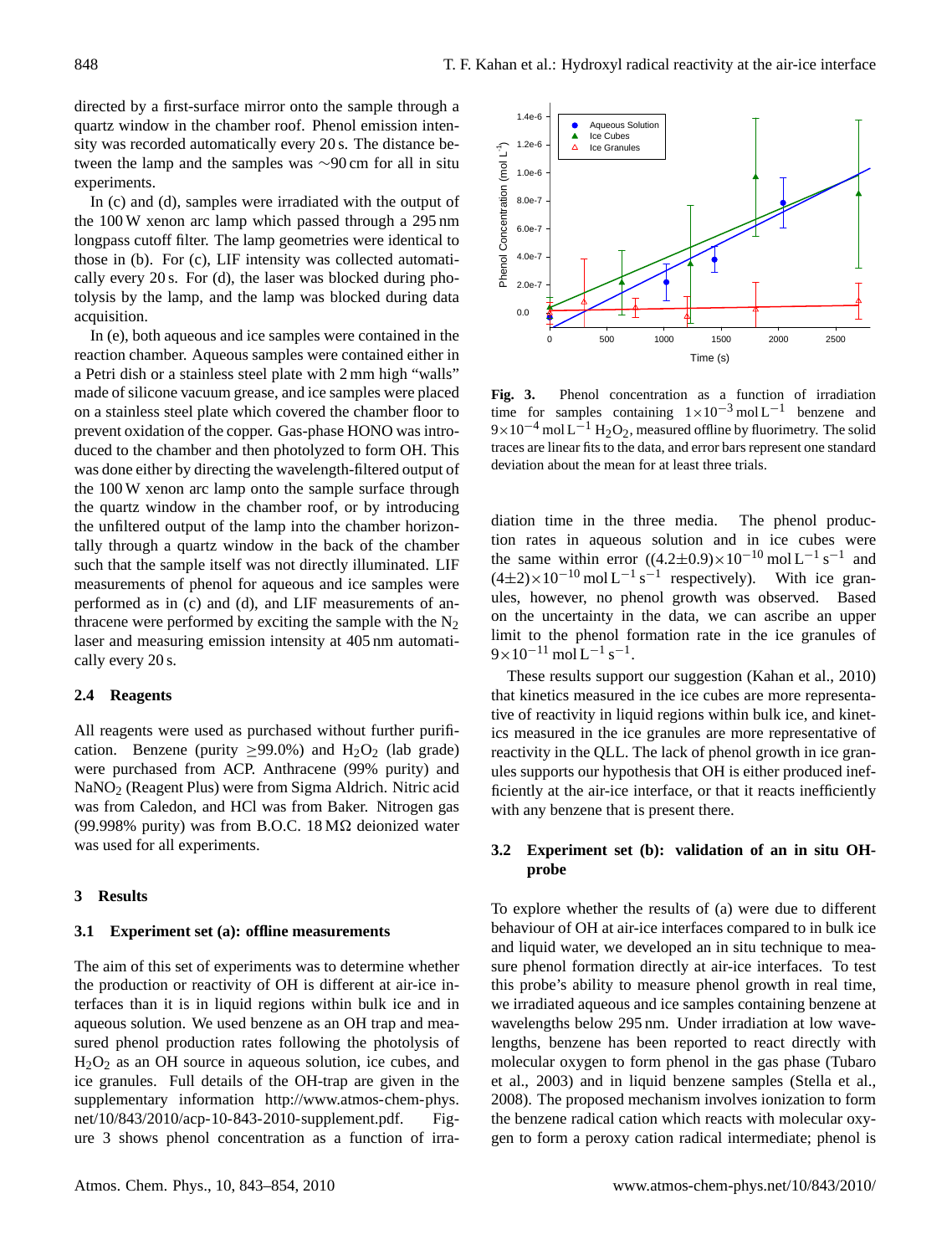

Figure 4 of a frozen solution, (b) Galicing-angle  $Lir$  emission spectra of a frozen solution containing  $10^{-5}$  mol  $L^{-1}$  benzene **Fig. 4. (a)** Excitation spectra of a room temperature aqueous solution containing  $10^{-3}$  mol L<sup>-1</sup> benzene prior to and after irradiation by the 261 nm output of the OPO, as well as an excitation spectrum of phenol in aqueous solution; **(b)** Glancing-angle LIF emisprior to and after irradiation by the 261 nm output of the OPO. The sharp peaks around ∼285 nm are due to Raman scattering from the ice.

formed by the loss of an oxygen atom (Tubaro et al., 2003). Figure 4a shows excitation spectra of an aqueous benzene sample before and after irradiation, as well as an excitation spectrum of phenol. Figure 4b shows emission spectra at an ice surface for a frozen sample containing benzene before and after irradiation. The growth of phenol after irradiation is evident both on ice and in aqueous solution. The presence of phenol in the ice surface experiments was confirmed by acquiring excitation spectra of the melted samples and by HPLC analysis (see the supplementary information for details [http://www.atmos-chem-phys.net/10/843/](http://www.atmos-chem-phys.net/10/843/2010/acp-10-843-2010-supplement.pdf) [2010/acp-10-843-2010-supplement.pdf\)](http://www.atmos-chem-phys.net/10/843/2010/acp-10-843-2010-supplement.pdf). The involvement of  $O_2(g)$  in phenol formation was tested by flushing the solu-



**Fig. 5.** Growth of phenol fluorescence intensity during irradiation by the full output of the 100 W xenon arc lamp of a  $10^{-3}$  mol L<sup>-1</sup> benzene in aqueous solution and a frozen  $10^{-5}$  mol L<sup>-1</sup> benzene solution at the air-ice interface measured at 318 nm. Kinetics were measured with LIF and glancing-angle LIF. The solid traces are exponential fits to the data.

ing the role of molecular oxygen in the low wavelength bentions prior to freezing with  $N_2$ , as well as flowing  $N_2$  through the reaction chamber during freezing and irradiation. No phenol growth was observed in these experiments, confirmzene photolysis mechanism.

Figure 5 shows the growth in the LIF signal due to phenol formation during irradiation of benzene samples in aqueous solution and at air-ice interfaces in the presence of atmospheric  $O_2$ . The first-order growth rate is the same in both media. These results show that we are able to monitor the conversion of benzene to phenol in real time both in aqueous solution and at air-ice interfaces.

# **3.3 Experiment set (c): photolysis of OH-precursors in solution**

The results of (b) show that the in situ probe is capable of detecting phenol growth in aqueous solution and at air-ice interfaces in real time. In (c), we tested the ability of this technique to measure OH formation rates in situ in aqueous solution. We formed OH by irradiating aqueous solutions containing excess benzene and varying concentrations of  $H_2O_2$ , HNO<sub>3</sub>, or NaNO<sub>2</sub> at wavelengths above 295 nm. The photolysis quantum yields and absorption cross sections of these oxidants have been studied both in aqueous solution and in ice (see Chu and Anastasio, 2003, 2005, 2007 and references therein).

Figure 6 shows the growth rate of phenol as a function of OH-precursor concentration. At the concentrations used in this work, the dependences are linear, indicating simple second order kinetics, as expected from the rate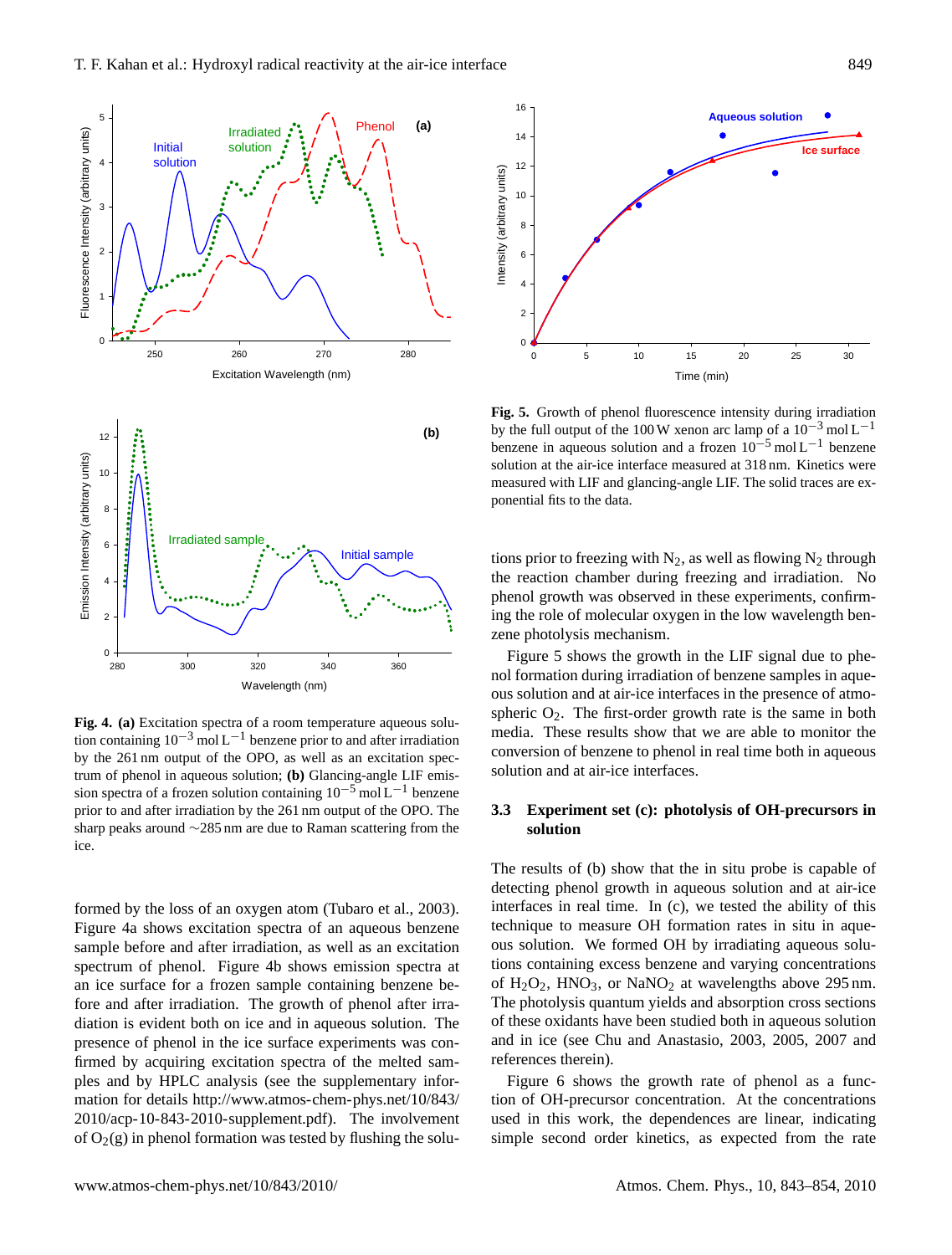

**Fig. 6.** Initial phenol formation rates as a function of concentration of NaNO<sub>2</sub>, H<sub>2</sub>O<sub>2</sub>, and HNO<sub>3</sub> for photolysis in aqueous solutions containing  $1 \times 10^{-3}$  mol L<sup>-1</sup> benzene, measured using LIF. The solid traces are linear fits to the data. Error bars represent one standard deviation about the mean of at least two measurements. An expanded view of phenol's formation rate due to nitrite photolysis is shown in the inset.

expression  $\frac{d[\text{Ph}]}{dt} = k_{rxn}$  [OH][B]. Because OH is formed directly from the precursor, we observe linear dependences on the precursor concentration. Using the slope of the linear fits to our data and published values of the absorption cross sections and photolysis quantum yields (Chu and Anastasio, 2003, 2005, 2007), we estimated an average photon flux for our lamp over the wavelengths of absorption of each oxidant (see the supplementary information for details [http://www.atmos-chem-phys.net/10/843/](http://www.atmos-chem-phys.net/10/843/2010/acp-10-843-2010-supplement.pdf) [2010/acp-10-843-2010-supplement.pdf\)](http://www.atmos-chem-phys.net/10/843/2010/acp-10-843-2010-supplement.pdf). In each case, the calculated photon flux matched the spectral irradiance of the lamp provided by the manufacturer within a factor of three. The total irradiance of the lamp reaching our sample between 300 and 400 nm is approximately  $4 \times 10^{13}$  photon cm<sup>-2</sup> s<sup>-1</sup>, as determined from nitrite photolysis. The good agreement between the predicted spectral irradiance of our lamp and our calculated irradiance based on our measured OH production rates indicates that our in situ probe adequately measures OH production rates.

# **3.4 Experiment set (d): photolysis of OH-precursors at air-ice interfaces**

The results of (b) and (c) validated the use of our in situ technique. In (d) we monitored phenol growth at air-ice interfaces during the irradiation of frozen samples containing benzene and an OH-precursor. Reagent concentrations were varied significantly to ensure that the lack of reactivity observed was not due to concentration effects, and in some experiments reagents were introduced from the gas phase to ensure that they were present at the ice surface. Neither reagent concentrations nor sample preparation methods had any effect on the results; under no experimental conditions did we observe a growth of intensity at 318 nm. This result is in

agreement with our previous result (Kahan and Donaldson, 2007) that indirect photolysis of anthracene, via OH produced from the photolysis of NO<sub>3</sub> or H<sub>2</sub>O<sub>2</sub>, does not occur at air-ice interfaces. This result also offers strong confirmation that the lack of phenol growth observed in the irradiated ice granules (presented in (a), above) was due to differences in reactivity at the air-ice interface compared to in aqueous solution.

To further test our hypothesis that the kinetics measured in ice granules contain contributions from reactions occurring both in bulk ice and at air-ice interfaces (with different kinetics), we estimated the relative phenol formation rates expected in our ice granules and ice cubes, using the rate constant measured in aqueous solution  $(4.2 \times 10^{-10} \text{ mol L}^{-1} \text{ s}^{-1})$ to describe the rate in liquid regions within bulk ice, and a rate constant at air-ice interfaces of zero. Assuming spherical granules, the rate constant associated with the surface reaction should be inversely related to the relative increase in surface area compared to that of the ice cubes. For our samples, that means that the rate in the ice granules should be approximately five times lower than in the ice cubes. This would result in a phenol formation rate of  $8.4 \times 10^{-11}$  mol L<sup>-1</sup> s<sup>-1</sup>, which is beneath our detection limits.

# **3.5 Experiment set (e): heterogeneous reactions at airwater and air-ice interfaces**

The results from the previous experiments show that the photolysis of hydroxyl radical precursors in the presence of benzene does not form phenol to an appreciable extent at air-ice interfaces. This could be due to one of two reasons: The photochemical production of OH could be suppressed at air-ice interfaces compared to in bulk ice and aqueous solution; or hydroxyl radicals could be formed, but not react with benzene. To test the reactivity of hydroxyl radicals toward benzene at air-ice interfaces, we formed OH in the gas phase and monitored the heterogeneous reaction between OH and benzene at the surfaces of water and ice. Figure 7 shows the LIF signal intensity associated with phenol as a function of exposure time to  $HONO(g)$ . During the initial stage of the experiment, when the HONO in the chamber was not irradiated, no growth of phenol was observed on water or on ice. When the lamp was turned on, the HONO photolyzed to form OH, and an immediate growth of phenol was evident at the water surface. However, no growth was observed on ice. We performed this experiment in two ways: By irradiating the samples with the filtered  $(\lambda > 295 \text{ nm})$  output of the lamp, and also by directing the unfiltered lamp's output just above and parallel to the samples. These two illumination geometries gave identical results.

We also measured the degradation rate of anthracene at air-water and air-ice interfaces due to heterogeneous reaction with OH. To avoid loss of anthracene due to direct photolysis, we irradiated the chamber with the output of the unfiltered lamp oriented such that the sample itself was not illuminated.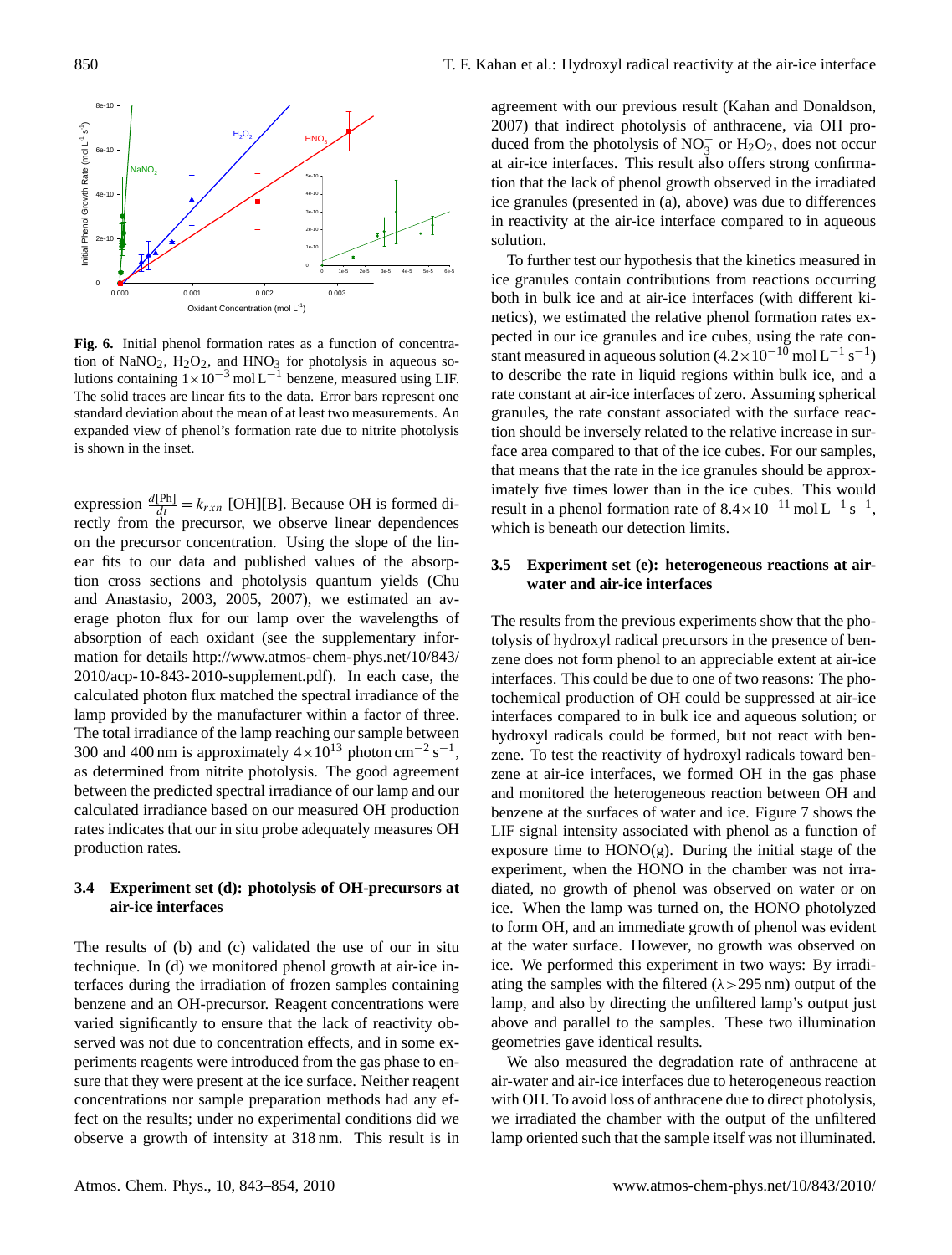

**Fig. 7.** Phenol fluorescence intensity during the exposure of benzene to gas-phase hydroxyl radicals at air-water and air-ice interfaces, measured using glancing-angle LIF. The chamber was flushed with gas-phase HONO, which was irradiated to form OH at  $t = 10$  min, as indicated by the arrow.

Figure 8 shows anthracene loss as a function of time during exposure to gas-phase OH. While rapid loss is observed at the air-water interface, no change in anthracene's concentration is observed at the air-ice interface.

These results do not rule out the possibility that hydroxyl radical formation proceeds at a different rate at air-ice interfaces than in liquid water or bulk ice. They do, however, clearly show that hydroxyl radicals are much less reactive toward benzene and anthracene at air-ice interfaces than at airwater interfaces, whether the hydroxyl radicals are formed in the QLL through the photolysis of  $\overline{NO_2}$ ,  $\overline{NO_3}$ , or  $H_2O_2$ , or introduced from the gas phase.

## **4 Discussion**

There are several possible explanations for a reduction in reactivity between OH and an organic compound at the airice interface. The first possibility which must be addressed is that the lack of observed reaction could be due to an experimental artefact. Here we consider two types of artefacts which could affect our measurements. The first possibility is that the glancing-angle LIF technique used may not accurately follow reactions at air-ice interfaces. We are confident that this is not the case, as we have observed the same result (a lack of reactivity of OH with organics at ice surfaces) using two very different techniques (in situ glancing-angle LIF measurements and offline spectroscopy of melted ice cubes and granules). Further, using the same two complementary techniques, we have measured *increased* anthracene photolysis rates at ice surfaces (Kahan and Donaldson, 2007; Kahan



**Fig. 8.** Anthracene fluorescence intensity at air-water and air-ice interfaces as a function of exposure time to gas-phase OH, measured using glancing-angle LIF. The solid traces are linear fits to the lognormalized data.

et al., 2010). We would not expect an experimental artefact to have the opposite effect on two systems.

with Ort can occur. This would explain the fack of phenometric formation observed in these experiments. However, we do The second artefact that we consider is that benzene could evaporate from ice surfaces and ice granules before reaction with OH can occur. This would explain the lack of phenol not believe this to be the case. Using glancing-angle LIF, we have monitored benzene at air-ice interfaces (Kahan and Donaldson in preparation), and have observed minimal loss in the dark. Under illumination conditions similar to those in this work (irradiation by a 100 W xenon arc lamp with a longpass 295 nm cutoff filter), we measure a photolysis rate constant on ice of  $3 \times 10^{-4}$  s<sup>-1</sup>. This is much slower than the rate constants for phenol fluorescence growth measured in aqueous solution in the presence of nitrite and hydrogen peroxide, and is of similar magnitude (but generally lower) than the rate constants for phenol fluorescence growth in the presence of nitrate. These results, as well as the fact that we can observe phenol formation from the direct photolysis of benzene at air-ice interfaces (both when benzene is frozen from solution and deposited from the gas phase), indicate that the loss of benzene through processes other than phenol formation is not likely affecting our results. We are therefore confident that the lack of reactivity observed at air-ice interfaces is a real phenomenon, and is not due to an experimental artefact.

There are several possible explanations for suppressed reactivity of hydroxyl radicals at air-ice interfaces. Differences in the effective photon fluxes in the various sample types could affect measured reaction rates. However, it is unlikely that photon fluxes are reduced at air-ice interfaces and in ice granules compared to in aqueous solution or in ice cubes. If anything, we might expect enhanced photon fluxes in the ice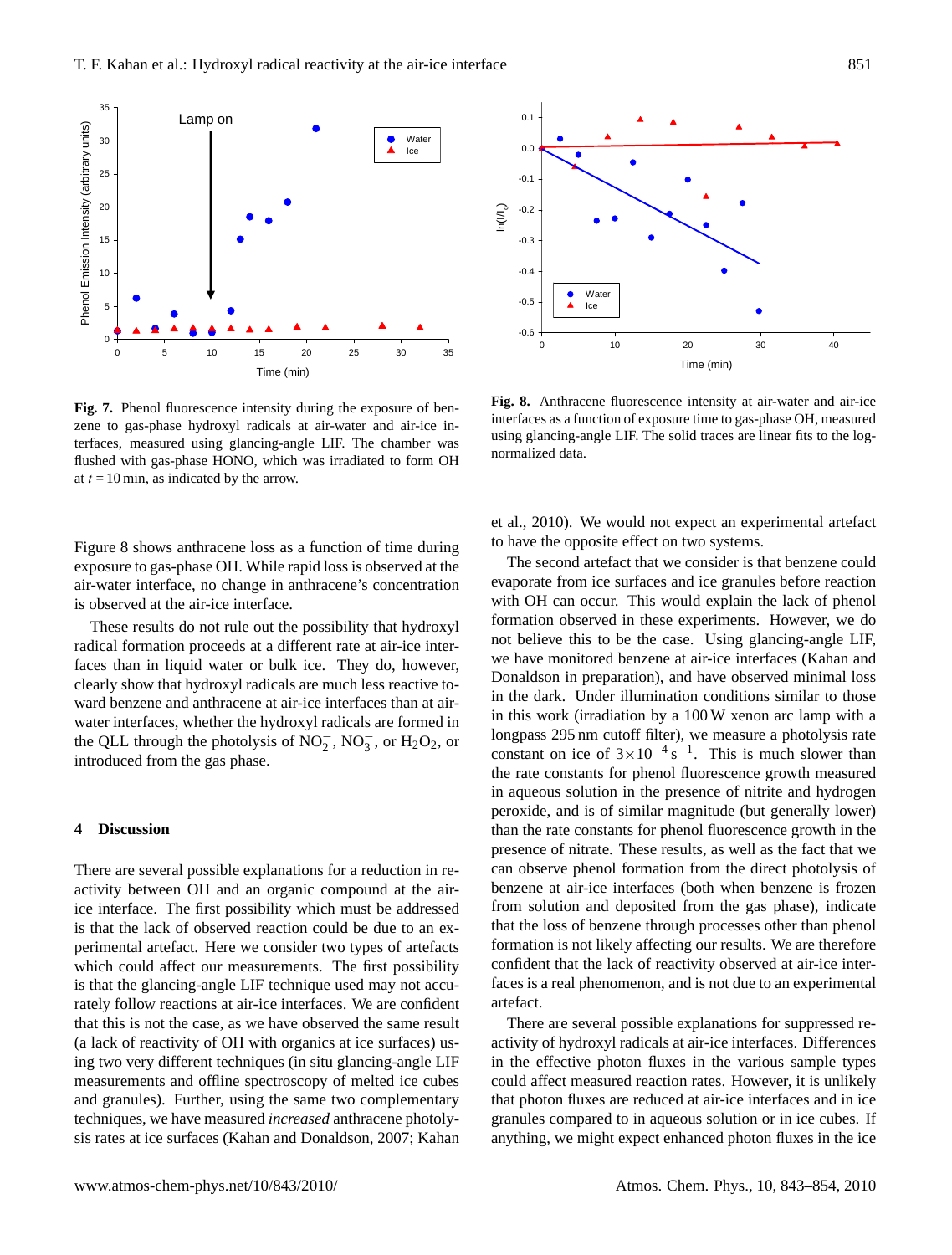granules due to increased internal reflection. Therefore, we do not believe that changes in effective photon fluxes are responsible for the lack of reaction at air-ice interfaces.

We also suggest that a temperature dependence is not responsible for the lack of reactivity on ice, as the temperature dependences of OH formation from  $H_2O_2$ , NO<sub>3</sub>, and NO<sub>2</sub> (Chu and Anastasio, 2003, 2005, 2007) are minor. In previous work (Kahan and Donaldson, 2007), we have seen no evidence of a temperature dependence to the degradation rate of anthracene due to reaction with OH formed from  $H_2O_2$ photolysis at liquid water surfaces. Although reaction pathways in ice (specifically phenol formation vs. dimerization) have been shown to be temperature dependent (Klanova et al., 2003a), this can not explain our results: We measure similar phenol formation rates in aqueous solution and in low surface-area ice cubes, which are at very different temperatures, but measure different kinetics at air-ice interfaces and in high surface-area ice granules, which are at the same temperature as the ice cubes. This strongly suggests that temperature changes are not responsible for our observations.

Since the addition of hydroxyl radicals to aromatics occurs at near diffusion-limited rates, a decrease in diffusion rates on ice could lead to slower reaction rates there. Diffusion rates are expected to decrease with decreasing temperature; however, the fact that phenol formation rates in ice cubes (at  $-16\degree C$ ) occurs at similar rates as in aqueous solution (at 20 ◦C) indicates that any temperature dependence to the reaction (or to diffusion rates) is minimal. Further, diffusion in the QLL is expected to be quite rapid (Lee et al., 2007), so it seems unlikely that a reduction in diffusion rates is responsible for the lack of reactivity at air-ice interfaces.

It is possible that OH partitions poorly to ice surfaces, and is therefore not present in high enough concentrations for us to observe a reaction with benzene, whether the OH is formed in the ice or introduced from the gas phase. We have previously noted (Kahan and Donaldson 2008) that ozone partitions up to 75% less effectively to an air-ice interface than to a liquid water surface. However, despite its less efficient adsorption, ozone reacted much more quickly with phenanthrene on ice than on liquid water; at 50 ppb ozone, phenanthrene's lifetime toward ozonation would be just under five days on ice, compared to 44 days on water.

Hydroxyl radicals could recombine quickly to form  $H_2O_2$ or their parent compounds. This recombination process is thought to be a major mechanism of  $H_2O_2$  formation in interstellar ices (Pan et al., 2004; Zheng et al., 2006). Although benzene concentrations were in excess of OH by at least an order of magnitude in our samples, it is still possible that OH self-reacted before encountering a benzene molecule. We have previously demonstrated that aromatic compounds selfassociate readily at the air-ice interface, even at submonolayer coverages (Kahan and Donaldson, 2007, 2008; Ardura et al., 2009). They likely exist in "islands" scattered across the surface, rather than as a uniform coating. It is possible that the OH is either formed, or adsorbed to the ice surface, in a region that is not populated by benzene. Since the recombination of OH in ice is thought to occur at close to diffusionlimited rates (Zheng et al., 2006), hydroxyl radicals could recombine before encountering a benzene molecule.

### **5 Environmental implications**

The different reactivities observed at air-ice interfaces and in bulk ice suggest that the fate of organics in environmental snow and ice might be quite different depending on whether the compound exists primarily in liquid pockets within the ice or in the QLL. Based on the results of this study, we would expect lifetimes of organic pollutants to be much longer at air-ice interfaces compared to in bulk ice. We have previously seen, however, that direct photolysis rates of PAHs are enhanced at air-ice interfaces compared to in liquid water (Kahan and Donaldson, 2007) and bulk ice (Kahan et al., 2010). Heterogeneous ozonation of PAHs is also much faster at air-ice interfaces compared to at air-water interfaces (Kahan and Donaldson, 2008); this reaction is likely unimportant to organic compounds trapped within the ice. Given these observations, we can not draw conclusions about the lifetimes of organic pollutants in snow and ice based on their location. However, we can predict that their fate will be quite different depending on whether they are present at the air-ice interface or in bulk ice, and that in order to properly model their fate, their location must be taken into account.

As a final note, the results of this study emphasize the fact that ice is a complex, heterogeneous, and poorly understood reaction medium. Although treating it as identical to liquid water may be applicable in some cases (e.g. if the reagents are located within the ice bulk), it is clear that this is often not adequate, and may result in large errors in predicted atmospheric lifetimes. We have shown this to be true for aromatic organic compounds, but it is possible that the reactivity of inorganic species is also different at air-ice interfaces and in bulk ice. One very important atmospheric reaction is the photochemical formation of OH within snowpacks, which can increase OH mixing ratios in the overlying boundary layer by over an order of magnitude compared to what is expected based on gas-phase processes alone (Domine and Shepson, 2002). While this study and others (Chu and Anastasio, 2003, 2005, 2007) suggest that OH production rates from the photolysis of inorganic precursors in bulk ice are similar to those in liquid water, it is not certain that the same is true in the QLL. This is important, because snow-air exchange will be most important for OH formed at air-ice interfaces. If OH formation rates are different in bulk ice and at air-ice interfaces, this will affect our understanding not only of chemistry within snow and ice, but in the overlying atmosphere as well.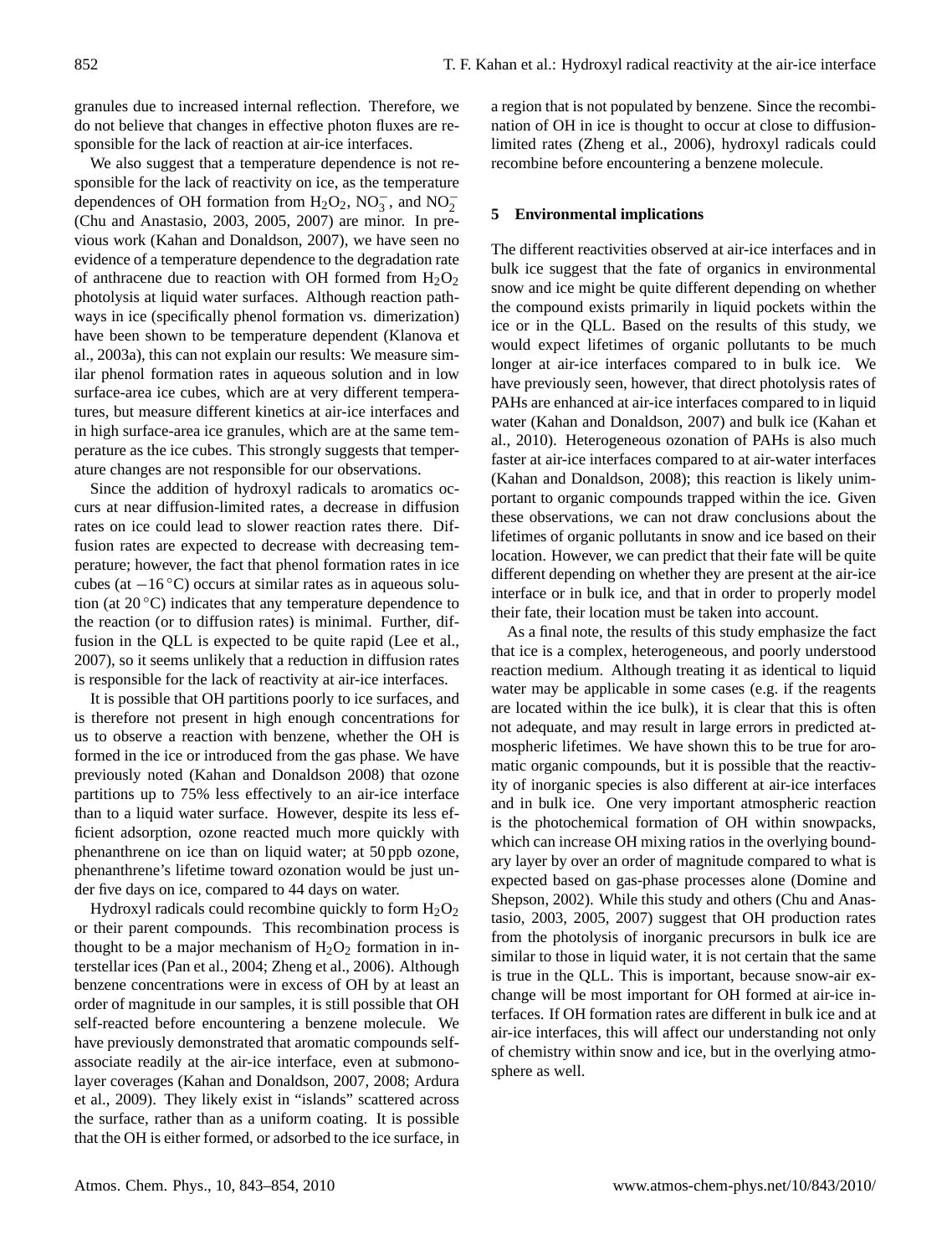*Acknowledgements.* The authors thank NSERC and CFCAS for funding. TFK thanks NSERC for a Canadian Graduate Doctoral scholarship. RZ thanks NSERC for an Undergraduate Summer Research Award. The authors thank S. A. Mabury for the use of his HPLC and D. A. Jackson for assistance with HPLC measurements.

#### Edited by: F. Keutsch

## **References**

- Anastasio, C. and Chu, L.: Photochemistry of Nitrous Acid (HONO) and Nitrous Acidium Ion  $(H_2ONO^+)$  in Aqueous Solution and Ice, Environ. Sci. Technol., 43(4), 1108–1114, 2009.
- Anastasio, C., Galbavy, E. S., Hutterli, M. A., et al.: Photoformation of hydroxyl radical on snow grains at Summit, Greenland, Atmos. Environ., 41(24), 5110–5121, 2007.
- Ardura, D., Kahan, T. F., Donaldson, D. J.: Self-association of naphthalene at the air-ice interface, J. Phys. Chem. A, 113: 7353–7359, 2009.
- Aubin, D. G. and Abbatt, J. P. D.: Interaction of  $NO<sub>2</sub>$  with hydrocarbon soot: Focus on HONO yield, surface modification, and mechanism, J. Phys. Chem. A, 111(28), 6263–6273, 2007.
- Carrera, G., Fernandez, P., Vilanova, R. M., et al.: Persistent organic pollutants in snow from European high mountain areas, Atmos. Environ., 35(2), 245–254, 2001.
- Chu, L. and Anastasio, C.: Quantum yields of hydroxyl radical and nitrogen dioxide from the photolysis of nitrate on ice, J. Phys. Chem., 107, 9594–9602, 2003.
- Chu, L. and Anastasio, C.: Formation of hydroxyl radical from the photolysis of frozen hydrogen peroxide, J. Phys. Chem. A, 109, 6264–6271, 2005.
- Chu, L. and Anastasio, C.: Temperature and wavelength dependence of nitrite photolysis in frozen and aqueous solutions, Environ. Sci. Technol., 41(10), 3626–3632, 2007.
- Cincinelli, A., Stortini, A. M., Checchini, L., et al.: Enrichment of organic pollutants in the sea surface microlayer (SML) at Terra Nova Bay, Antarctica: influence of SML on superfacial snow composition, J. Environ. Monitor., 7(12), 1305–1312, 2005.
- Clifford, D., Bartels-Rausch, T., Donaldson, D. J.: Suppression of aqueous surface hydrolysis by monolayers of short chain organic amphiphiles, Phys. Chem. Chem. Phys., PCCP 9, 1362–1369, 2007.
- Compoint, M., Toubin, C., Picaud, S., et al.: Geometry and dynamics of formic and acetic acids adsorbed on ice, Chem. Phys. Lett., 365(1–2), 1–7, 2002.
- Cotter, E. S. N., Jones, A. E., Wolff, E. W., et al.: What controls photochemical NO and NO<sub>2</sub> production from Antarctic snow? Laboratory investigation assessing the wavelength and temperature dependence, J. Geophys. Res., 108, 8-1–8-10, 2003.
- Daly, G. L. and Wania, F.: Organic contaminants in mountains, Environ. Sci. Technol., 39(2), 385–398, 2005.
- Domine, F., Albert, M., Huthwelker, T., et al.: Snow physics as relevant to snow photochemistry, Atmos. Chem. Phys., 8(2), 171– 208, 2008.
- Domine, F. and Shepson, P. B.: Air-snow interactions and atmospheric chemistry, Science, 297 1506–1510, 2002.
- Dubowski, Y., Colussi, A. J., Boxe, C., et al.: Monotonic increase of nitrite yields in the photolysis of nitrate in ice and water between 238 and 294 K, J. Phys. Chem. A, 106(30), 6967–6971, 2002.
- Dubowski, Y., Colussi, A. J., and Hoffmann, M. R.: Nitrogen dioxide release in the 302 nm band photolysis of spray-frozen aqueous nitrate solutions. Atmospheric implications, J. Phys. Chem. A, 105, 4928–4932, 2001.
- Dubowski, Y. and Hoffmann, M. R.: Photochemical transformations in ice: Implications for the fate of chemical species, Geophys. Res. Lett., 27, 3321–3324, 2000.
- Febo, A., Perrino, C., Gherardi, M., et al.: Evaluation of a High-Purity and High-Stability Continuous Generation System for Nitrous-Acid." Environ. Sci. Technol., 29(9): 2390–2395, 1995.
- Fernandez, P., G. Carrera, Grimalt, J. O., et al.: Factors governing the atmospheric deposition of polycyclic aromatic hydrocarbons to remote areas." Environ. Sci. Technol., 37(15), 3261–3267, 2003.
- Franz, T. P. and Eisenreich, S. J.: Accumulation of polychlorinated biphenyls and polycyclic aromatic hydrocarbons in the snowpack of Minnesota and Lake Superior." Journal of Great Lakes Research 26(2), 220–234, 2000.
- Galbavy, E. S., Anastasio, C., Lefer, B. L., et al.: Light penetration in the snowpack at Summit, Greenland: Part I – Nitrite and hydrogen peroxide photolysis, Atmos. Environ., 41(24), 5077– 5090, 2007.
- Grannas, A. M., Bausch, A. R., et al.: Enhanced aqueous photochemical reaction rates after freezing, J. Phys. Chem. A, 111(43), 11043–11049, 2007a.
- Grannas, A. M., Jones, A. E., Dibb, J., et al.: An overview of snow photochemistry: evidence, mechanisms and impacts, Atmos. Chem. Phys., 7(16), 4329–4373, 2007b.
- Herbert, B. M. J., Villa, S., et al.: Chemical interactions with snow: Understanding the behavior and fate of semi-volatile organic compounds in snow, Ecotoxicology and Environmental Safety, 63(1), 3–16, 2006.
- Jacobi, H. W., Annor, T., Quansah, E., et al.: Investigation of the photochemical decomposition of nitrate, hydrogen peroxide, and formaldehyde in artificial snow, J. Photochem. Photobiol., 179(3), 330–338, 2006.
- Jaffrezo, J. L., M. P. Clain, and Masclet, P.: Polycyclic Aromatic-Hydrocarbons in the Polar Ice of Greenland – Geochemical Use of These Atmospheric Tracers, Atmos. Environ., 28(6), 1139– 1145, 1994.
- Kahan, T. F. and Donaldson, D. J.: Photolysis of polycyclic aromatic hydrocarbons on water and ice surfaces, J. Phys. Chem. A, 111, 1277–1285, 2007.
- Kahan, T. F. and Donaldson, D. J.: Heterogeneous ozonation kinetics of phenanthrene at the air-ice interface, Environ. Res. Lett., 3, 045006z, doi:10.1088/1748-9326/3/4/045006 , 2008.
- Kahan, T. F., Reid, J. P., and Donaldson, D. J.: Spectroscopic probes of the quasi-liquid layer on ice, J. Phys. Chem. A, 111(43), 11006–11012, 2007.
- Kahan, T. F. and Donaldson, D. J.: Benzene photolysis at air-ice interfaces: Implications for the fate of organic pollutants in the winter, in preparation, 2010.
- Kahan, T. F., Zhao, R., Jumaa, K. B., et al.: Anthracene Photolysis in Aqueous Solution and Ice: Photon Flux Dependence and Comparison of Kinetics in Bulk Ice and at the Air-Ice Interface, Environ. Sci. Technol., in press, 2010.
- Klan, P. and Holoubek, I.: Ice (photo)chemistry. Ice as a medium for long-term (photo)chemical transformations – environmental implications, Chemosphere, 46, 1201–1210, 2002.